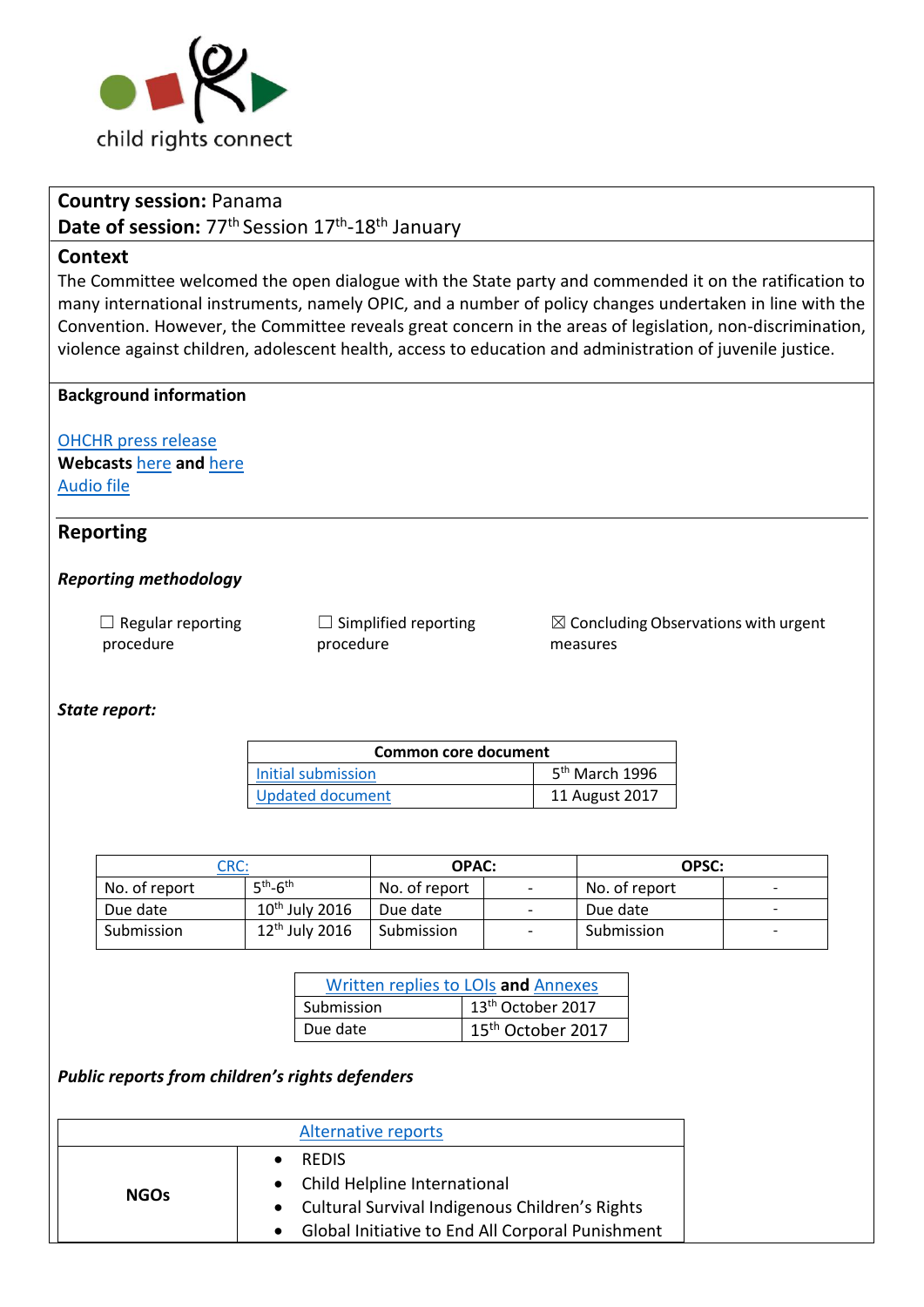

|  | <b>IBFAN</b><br>• Observatory for the Rights of Children and<br><b>Adolescents</b> |  |
|--|------------------------------------------------------------------------------------|--|
|  | • La situación de los NNA en zonas Rurales                                         |  |
|  | REDNANIAP                                                                          |  |

# **State delegation**

The delegation was headed by Yazmñin Cárdenas, Director-General of the National Secretariat for Childhood, Adolescent and Family. She was accompanied by eleven further members, most of them from specialised ministerial positions and almost half being from child-focused governmental agencies.

# **Committee's Task Force members**

| Name & Last Name          | Country      |
|---------------------------|--------------|
| Mr. Jorge CARDONA LORRENS | Spain        |
| Ms. Ann Marie SKELTON     | South Africa |

# **Dialogue description**

i. Character of the dialogue

The atmosphere of the dialogue was interactive, with the discussion being around the technical need for implementation and creation of legal provisions that are in line with the CRC and protect children in all situations. There were some tensions between delegation and Committee when discussing the matter of the curfew applied to children in certain areas.

ii. General assessment made by the Committee The Committee congratulated the country on ratifying various protocols since the last session but advised the State to submit their report for OPSC, which is currently delayed by fifteen years.

### iii. Main issues discussed:

- **Budget Allocation and Legislation:** The Committee showed concern over the fact that Panama is the only country in the region without a comprehensive bill on the rights of the child since the legislative process to adopt it has been abnormally long and it believed adequate coordination is not possible due to the plethora of ministries.
- **Non-discrimination:** The Committee showed "deep concern" over the stereotyping of indigenous and African-descent children, LGBTI children, those of low social background and migrant children. Although admitting the curfew as an impact on all children, the Committee highlighted that it affects African-descent children disproportionately. Moreover, the Committee worried that media campaigns regarding the curfew serve to further stigmatise adolescents and urged that the curfew be eliminated.
- **Juvenile Justice:** The Committee expressed grave concern over the curfew imposed to children and the subsequent free mandatory ID card all children must carry with them if out during curfew times.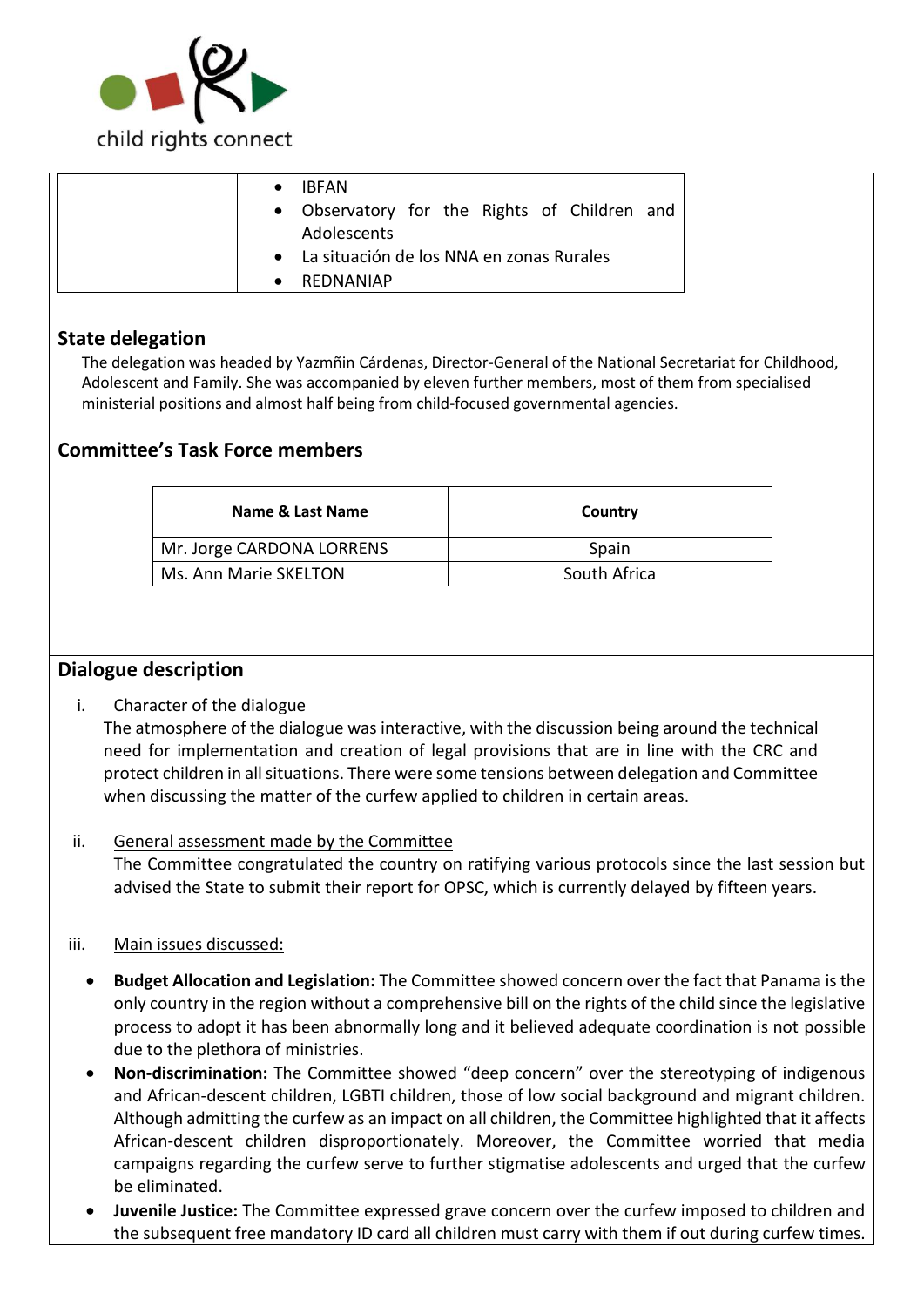

Moreover, the Committee showed deep concern over the fact that children can be deprived of their liberty if they have broken the curfew under illegal circumstances and that thirty thousand children were accused of doing so in the year 2015. The Committee also argued that adolescents make up a very small percentage of serious crimes committed and, as such, the curfew cannot be justified on the grounds of public security and the best interest of the child.

- **Violence Against Children:** The Committee urged the country delegation to engage in comprehensive and disaggregated data collection so that adequate policies to fight violence against children can be put in place and develop a strategy for children abuse. The delegation replied that such a strategy was currently being drafted by a Committee but the Committee has yet to meet.
- **Torture, Cruel, Inhuman or Degrading Treatment:** The Committee showed grave concern over two fires in juvenile justice facilities in 2011 and the continuing practice of female genital mutilation (FGM) on new-born girls in certain communities.

# **Recommendations of the Committee**

- **Legislation:** The Committee recommended the adoption of a bill establishing a system of guarantees and comprehensive protection for the rights of children and adolescents, adoption of a comprehensive law recognising children as rights-holders in line with previous recommendations and General Comment No.5. The Committee advices the State to ensure adequate and sufficient allocation of resources for the implementation of the law and the creation of a system for this at national, provincial and municipal level.
- **Non-discrimination:** The Committee urges Panama to allocate adequate resources for the implementation of the Inter-Agency Strategic Plan for Young People 2015-2019, encourage the development of a code of conduct for media personnel and journalists, guarantee continuous monitoring of the depictions of children and adolescents in the media, take measures to combat the negative association of Afro-Panamanian and other adolescents with crime and reinforce police officers training on the rights of all children. The State party was also advised to ensure that all cases of discrimination against children are addressed effectively, including through education and dissemination and penal sanctions, guarantee children's access to psychosocial and legal counselling in cases of discrimination.
- **Violence Against Children:** The Committee advised Panama, on corporal punishment, to revise the Family Code to forbid it explicitly in all settings, conduct awareness raising actions and seek technical assistance from UNICEF. On violence, abuse, neglect and sexual exploitation the Committee recommended continuous awareness raising and prevention for domestic violence and child abuse, establish mechanisms for reporting cases of sexual exploitation and abuse, namely in schools and public institutions, establish a national database on violence against children, allocate adequate resources to the Rights Protection Special Unit of the Secretariat of Children, Young Persons and the Family to adopt a holistic approach to recovery, support and investigate cases of abuse, mistreatment and violence.
- **Adolescent Health:** The Committee advised Panama to reinitiate the dialogue on a law on sexual and reproductive e education in mandatory school curricula, adopt a gender-sensitive non-discriminatory communication strategy on this topic for adolescents and parents, guarantee easy access to affordable contraceptives, allocate sufficient resources to the National Council for the Care of Adolescent Mothers, decriminalise abortion in all cases and review legislation to ensure the best interests of pregnant girls are protected and their views are respected, and offer youth friendly health services.